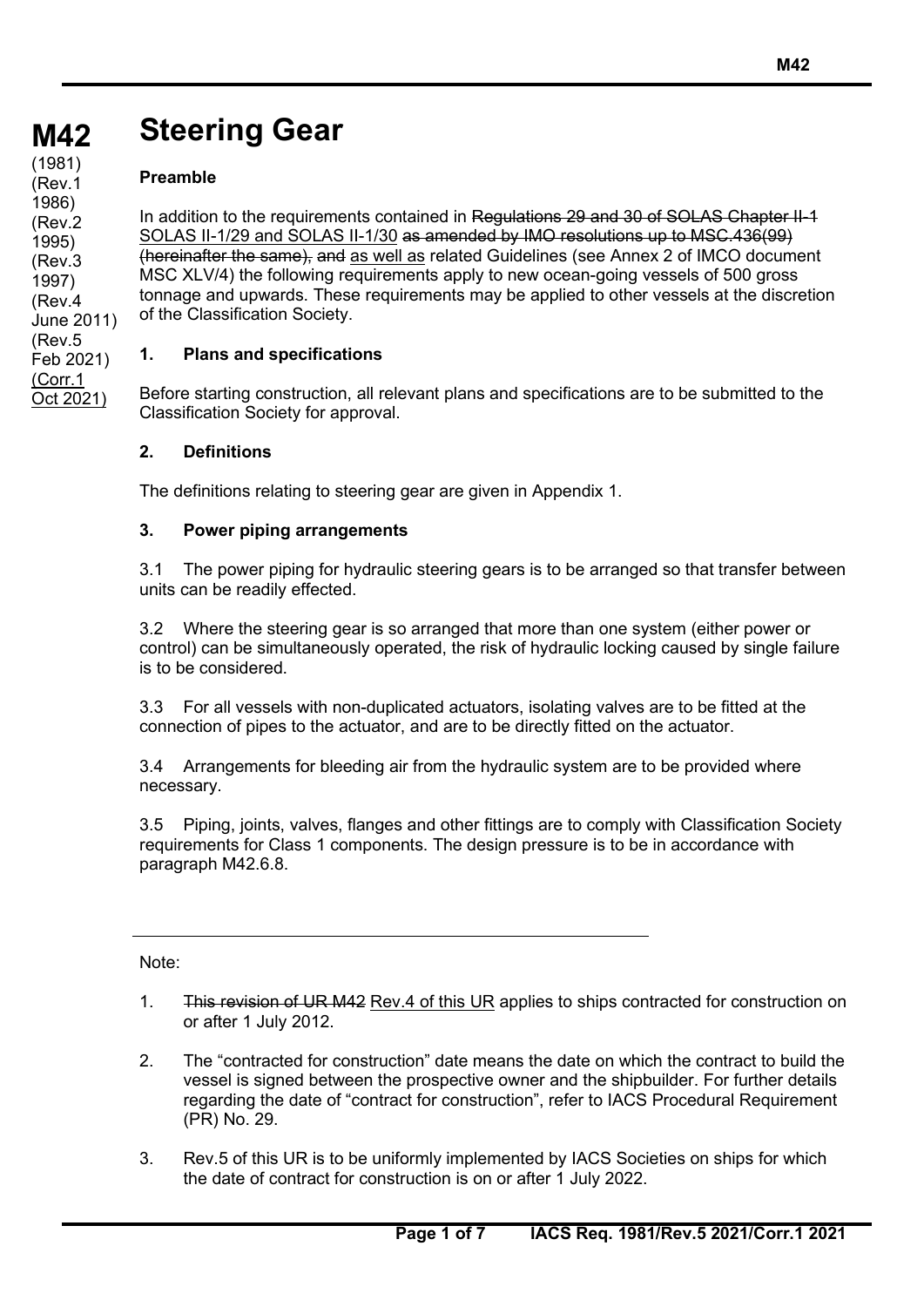## **4. Rudder angle limiters**

**M42 (cont)**

Power-operated steering gears are to be provided with positive arrangements, such as limit switches, for stopping the gear before the rudder stops are reached. These arrangements are to be synchronized with the gear itself and not with the steering gear control.

#### **5. Materials**

Ram cylinders; pressure housings of rotary vane type actuators; hydraulic power piping valves, flanges and fittings; and all steering gear components transmitting mechanical forces to the rudder stock (such as tillers, quadrants or similar components) should be of steel or other approved ductile material, duly tested in accordance with the requirements of the Classification Society. In general, such material should not have an elongation of less than 12 per cent nor a tensile strength in excess of 650 N/mm<sup>2</sup>.

Grey cast iron may be accepted for redundant parts with low stress level, excluding cylinders, upon special consideration.

#### **6. Design**

- 6.1 The construction should be such as to minimize local concentrations of stress.
- 6.2 Welds
	- a) The welding details and welding procedures should be approved.
	- b) All welded joints within the pressure boundary of a rudder actuator or connecting parts transmitting mechanical loads should be full penetration type or of equivalent strength.
- 6.3 Oil seals
	- a) Oil seals between non-moving parts, forming part of the external pressure boundary, should be of the metal upon metal type or of an equivalent type.
	- b) Oil seals between moving parts, forming part of the external pressure boundary, should be duplicated, so that the failure of one seal does not render the actuator inoperative. Alternative arrangements providing equivalent protection against leakage may be accepted at the discretion of the Administration.

6.4 All steering gear components transmitting mechanical forces to the rudder stock, which are not protected against overload by structural rudder stops or mechanical buffers, are to have a strength at least equivalent to that of the rudder stock in way of the tiller.

6.5 For piping, joints, valves, flanges and other fittings see paragraph M42.3.4.

6.6 Rudder actuators other than those covered by Regulation 29.17 of SOLAS Chapter II-1 SOLAS II-1/29.17 and relating Guidelines should be designed in accordance with Class 1 pressure vessels (notwithstanding any exemptions for hydraulic cylinders).

6.7 In application of such rules the permissible primary general membrane stress is not to exceed the lower of the following values:

$$
\frac{\sigma_B}{A} \text{ or } \frac{\sigma_y}{B}
$$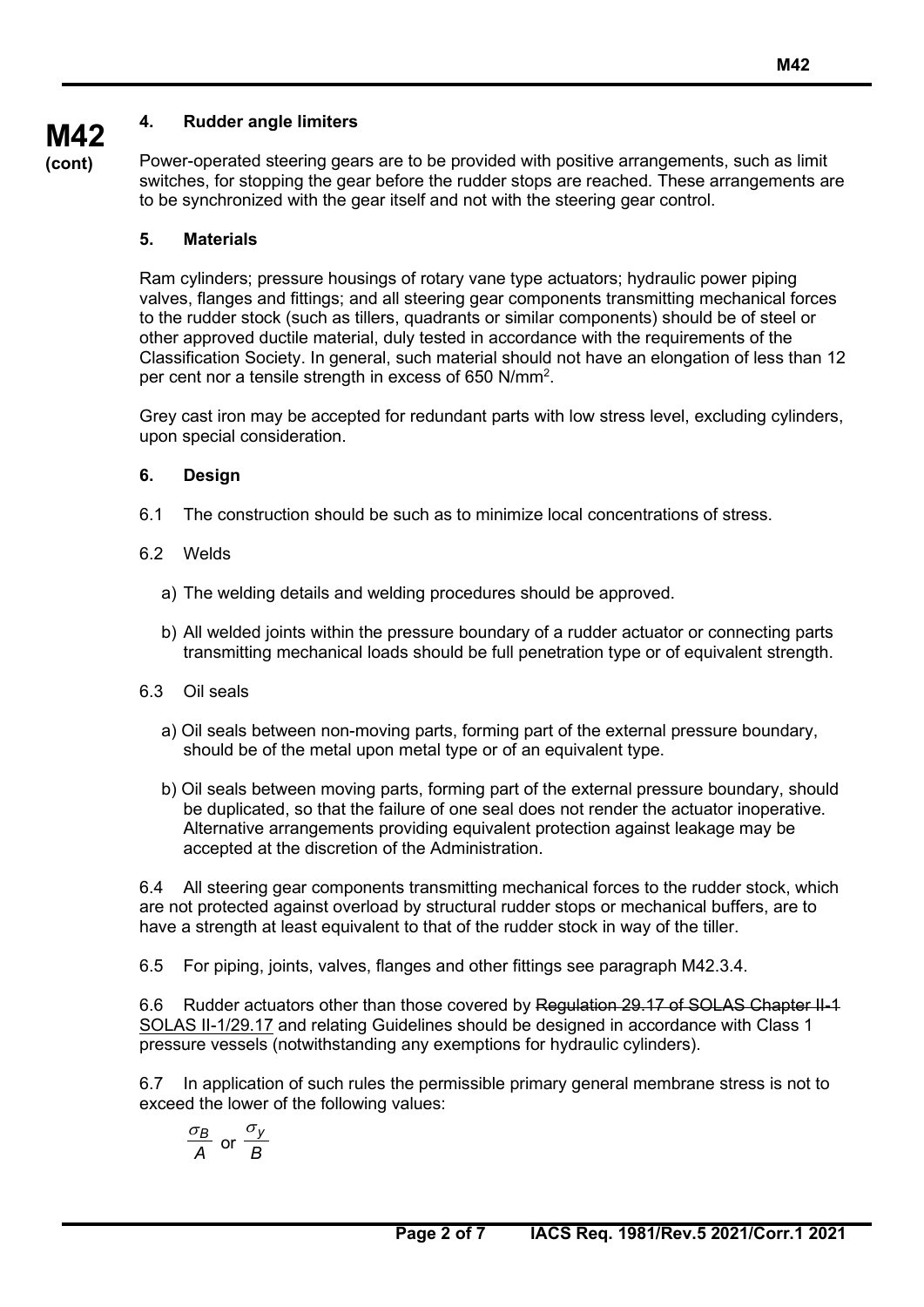## where:

**M42**

**(cont)**  $\sigma_{\rm B}$  =specified minimum tensile strength of material at ambient temperature

> $\sigma_{v}$  =specified minimum vield stress or 2 per cent proof stress of the material, at ambient temperature

A and B are given by the Table 1.

**Table 1**

| <b>Steel</b> | <b>Cast Steel</b> | <b>Nodular Cast Iron</b> |
|--------------|-------------------|--------------------------|
| ن. ب         |                   |                          |
|              |                   |                          |

6.8 The design pressure is to be at least equal to the greater of the following:

- (i) 1.25 times the maximum working pressure,
- (ii) the relief valve setting.

6.9 Accumulators, if any, are to comply with Classification Society requirements for pressure vessels.

## **7. Dynamic loads for fatigue and fracture mechanic analysis**

The dynamic loading to be assumed in the fatigue and fracture mechanics analysis considering Regulation 29.2.2 and 29.17.1 of SOLAS Chapter II-1 SOLAS II-1/29.2.2 and SOLAS II-1/29.17.1 and as well as relating Guidelines, will be established at the discretion of the Classification Society.

Both the case of high cycle and cumulative fatigue are to be considered.

## **8. Hoses**

8.1 Hose assemblies of type approved by the Classification Society may be installed between two points where flexibility is required but should not be subjected to torsional deflection (twisting) under normal operating conditions. In general, the hose should be limited to the length necessary to provide for flexibility and for proper operation of machinery.

8.2 Hoses should be high pressure hydraulic hoses according to recognized standards and suitable for the fluids, pressures, temperatures and ambient conditions in question.

8.3 Burst pressure of hoses should not be less than four times the design pressure.

## **9. Relief valves**

Relief valves for protecting any part of the hydraulic system which can be isolated, as required by Regulation 29.2.3 of SOLAS Chapter II-1 SOLAS II-1/29.2.3, should comply with the following:

(1) The setting pressure should not be less than 1.25 times the maximum working pressure.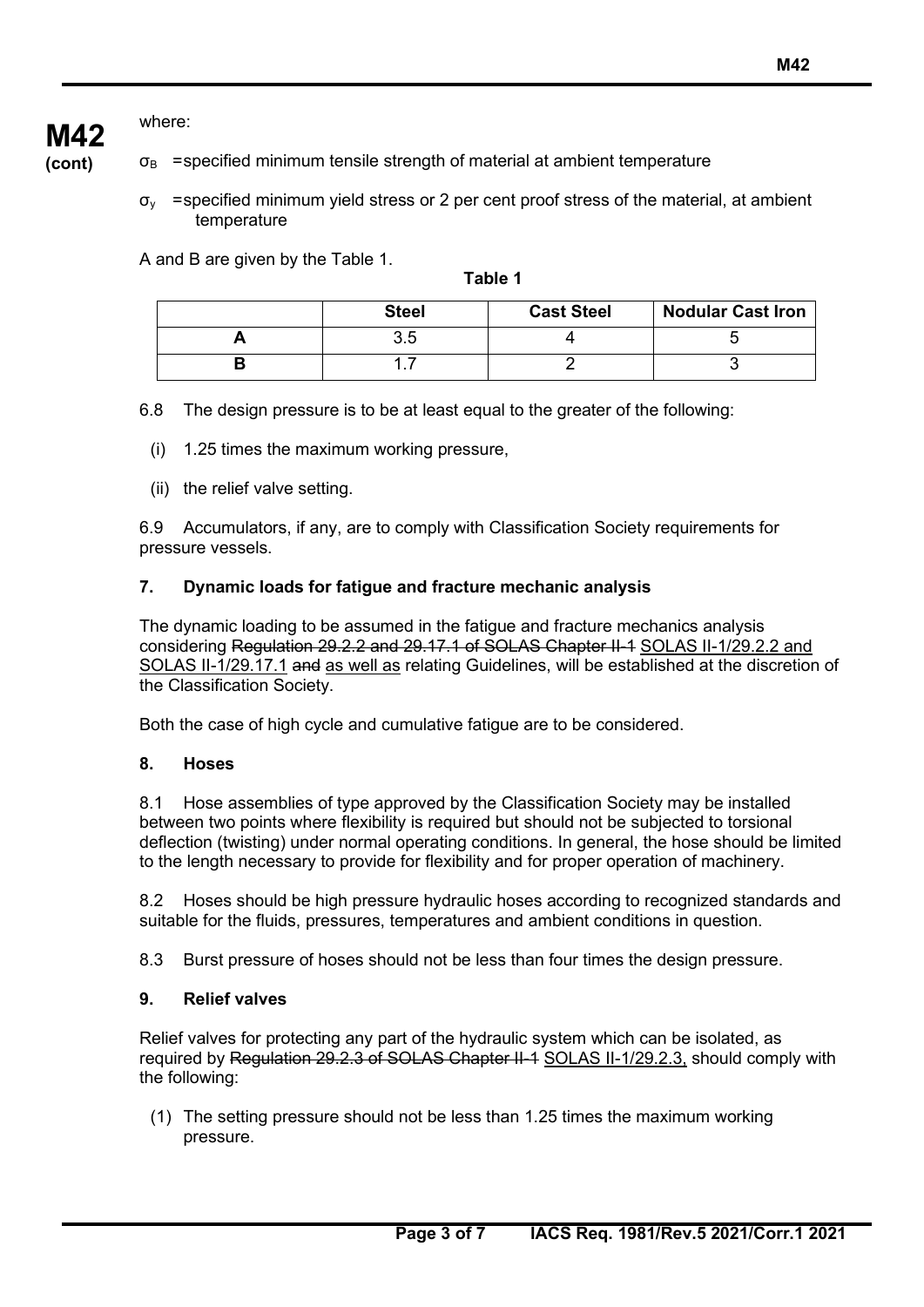(2) The minimum discharge capacity of the relief valve(s) should not be less than the total capacity of the pumps, which can deliver through it (them), increased by 10 per cent.

**M42 (cont)**

Under such conditions the rise in pressure should not exceed 10 per cent of the setting pressure. In this regard, due consideration should be given to extreme foreseen ambient conditions in respect of oil viscosity.

The Classification Society may require, for the relief valves, discharge capacity tests and/or shock tests.

## **10. Electrical installations**

Electrical installations should comply with the requirements of the Classification Society.

## **11. Alternative source of power**

Where the alternative power source required by Regulation 29.14 of SOLAS Chapter II-1 SOLAS II-1/29.14 is a generator, or an engine driven pump, automatic starting arrangements are to comply with the requirements relating to the automatic starting arrangements of emergency generators.

## **12. Monitoring and alarm systems**

12.1 Monitoring and alarm systems, including the rudder angle indicators, should be designed, built and tested to the satisfaction of the Classification Society.

12.2 Where hydraulic locking, caused by a single failure, may lead to loss of steering, an audible and visual alarm, which identifies the failed system, shall be provided on the navigating bridge.

NOTE: This alarm should be activated whenever:

- position of the variable displacement pump control system does not correspond with given order; or
- incorrect position of 3-way full flow valve or similar in constant delivery pump system is detected.

## **13. Operating instructions**

Where applicable, following standard signboard should be fitted at a suitable place on steering control post on the bridge or incorporated into operating instruction on board:

## **CAUTION**

#### **IN SOME CIRCUMSTANCES WHEN 2 POWER UNITS ARE RUNNING SIMULTANEOUSLY THE RUDDER MAY NOT RESPOND TO HELM. IF THIS HAPPENS STOP EACH PUMP IN TURN UNTIL CONTROL IS REGAINED.**

The above signboard is related to steering gears provided with 2 identical power units intended for simultaneous operation, and normally provided with either their own control systems or two separate (partly or mutually) control systems which are/may be operated simultaneously.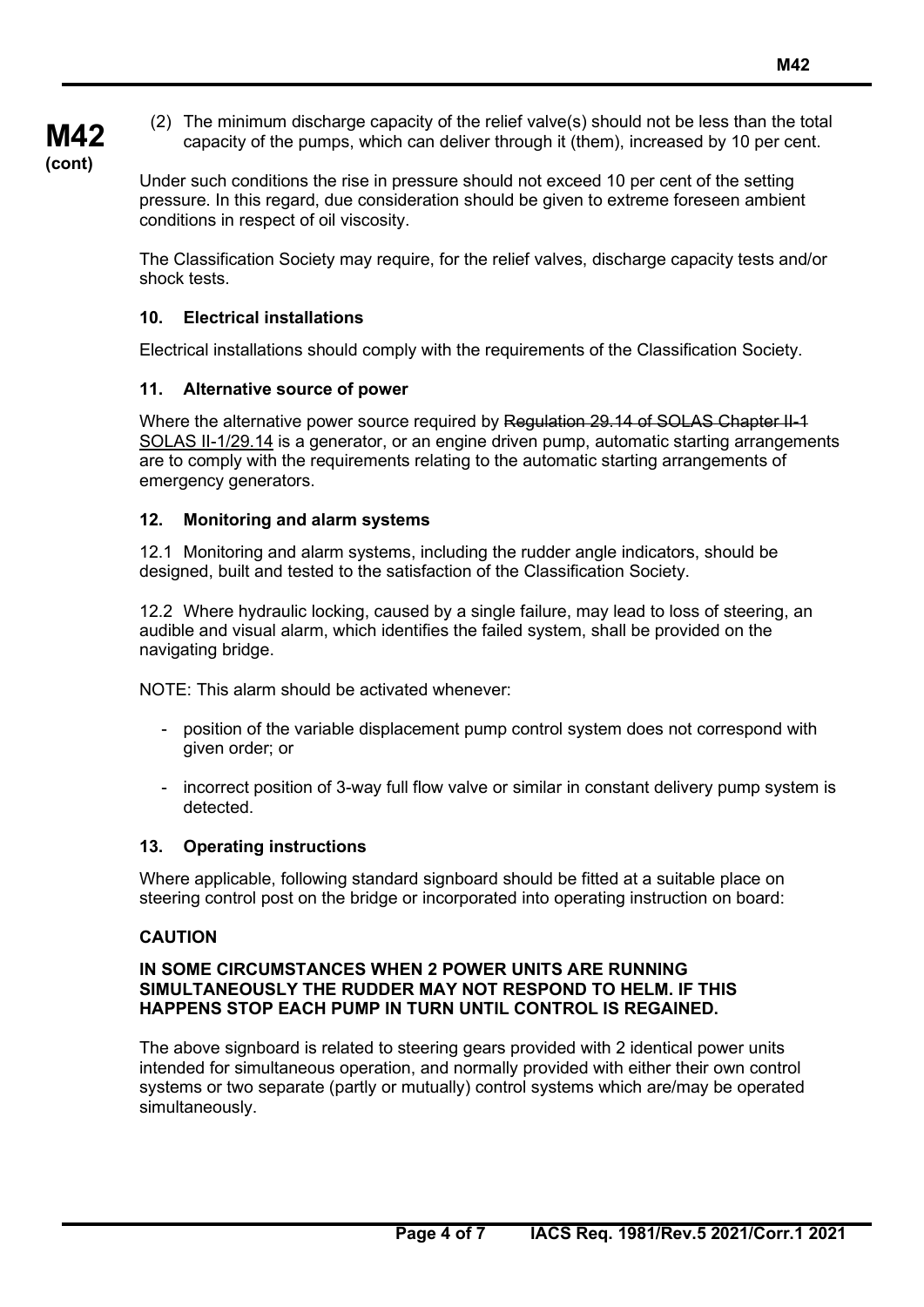## **14. Testing**

**M42 (cont)**

14.1 The requirements of the Classification Society relating to the testing of Class 1 pressure vessels, piping and relating fittings including hydraulic testing apply.

14.2 A power unit pump is to be subjected to a type test. The type test shall be for a duration of not less than 100 hours, the test arrangements are to be such that the pump may run in idling conditions, and at maximum delivery capacity at maximum working pressure. During the test, idling periods are to be alternated with periods at maximum delivery capacity at maximum working pressure. The passage from one condition to another should occur at least as quickly as on board. During the whole test no abnormal heating, excessive vibration or other irregularities are permitted. After the test, the pump should be disassembled and inspected. Type tests may be waived for a power unit which has been proven to be reliable in marine service.

14.3 All components transmitting mechanical forces to the rudder stock should be tested according to the requirements of the Classification Society.

14.4 After installation on board the vessel the steering gear is to be subjected to the required hydrostatic and running tests.

#### **15. Trials**

The steering gear should be tried out on the trial trip in order to demonstrate to the Surveyor's satisfaction that the requirements of the Rules have been met. The trial is to include the operation of the following:

- $(i)$  the steering gear, including demonstration of the performances required by Regulations 29.3.2 and 29.4.2 of SOLAS Chapter II-1 SOLAS II-1/29.3.2 and SOLAS II-1/29.4.2. For controllable pitch propellers, the propeller pitch is to be at the maximum design pitch approved for the maximum continuous ahead R.P.M. at the main steering gear trial. If the vessel cannot be tested at the deepest draught, steering gear trials shall be conducted at a displacement as close as reasonably possible to full-load displacement as required by Section 6.1.2 of ISO 19019:2005 on the conditions that either the rudder is fully submerged (zero speed waterline) and the vessel is in an acceptable trim condition, or the rudder load and torque at the specified trial loading condition have been predicted and extrapolated to the full load condition. In any case for the main steering gear trial, the speed of ship corresponding to the number of maximum continuous revolution of main engine and maximum design pitch applies.
- (ii) the steering gear power units, including transfer between steering gear power units.
- (iii) the isolation of one power actuating system, checking the time for regaining steering capability.
- (iv) the hydraulic fluid recharging system.
- (v) the emergency power supply required by Regulation  $29.14$  of SOLAS Chapter II-1 SOLAS II-1/29.14.
- (vi) the steering gear controls, including transfer of control and local control.
- (vii) the means of communication between the wheelhouse, engine room, and the steering gear compartment.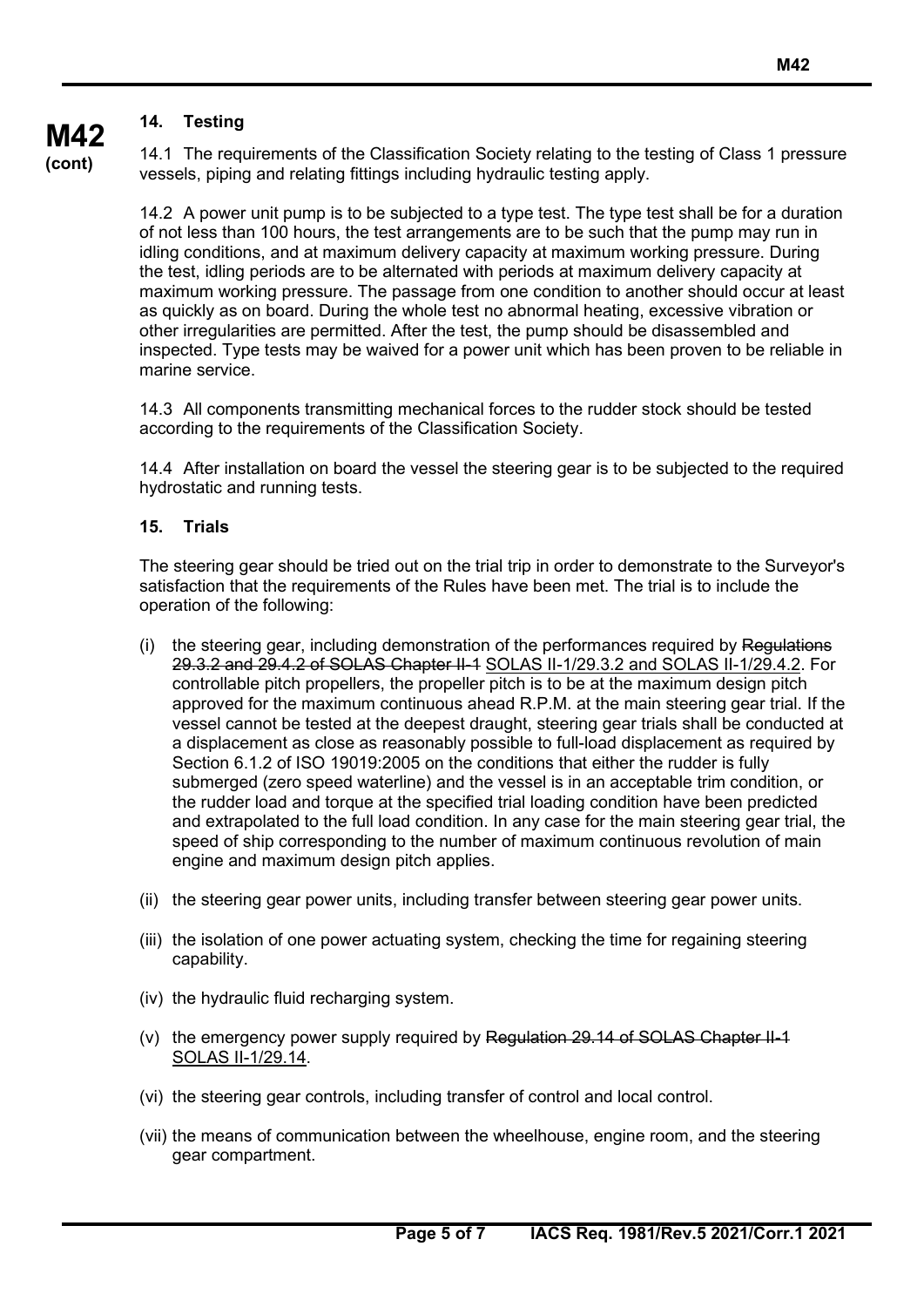- **M42 (cont)** (viii) the alarms and indicators required by Regulations 29 and 30 of SOLAS Chapter II-1 SOLAS II-1/29 and SOLAS II-1/30 and as well as M42.12, these tests may be effected at dockside.
	- (ix) where steering gear is designed to avoid hydraulic locking this feature shall be demonstrated.